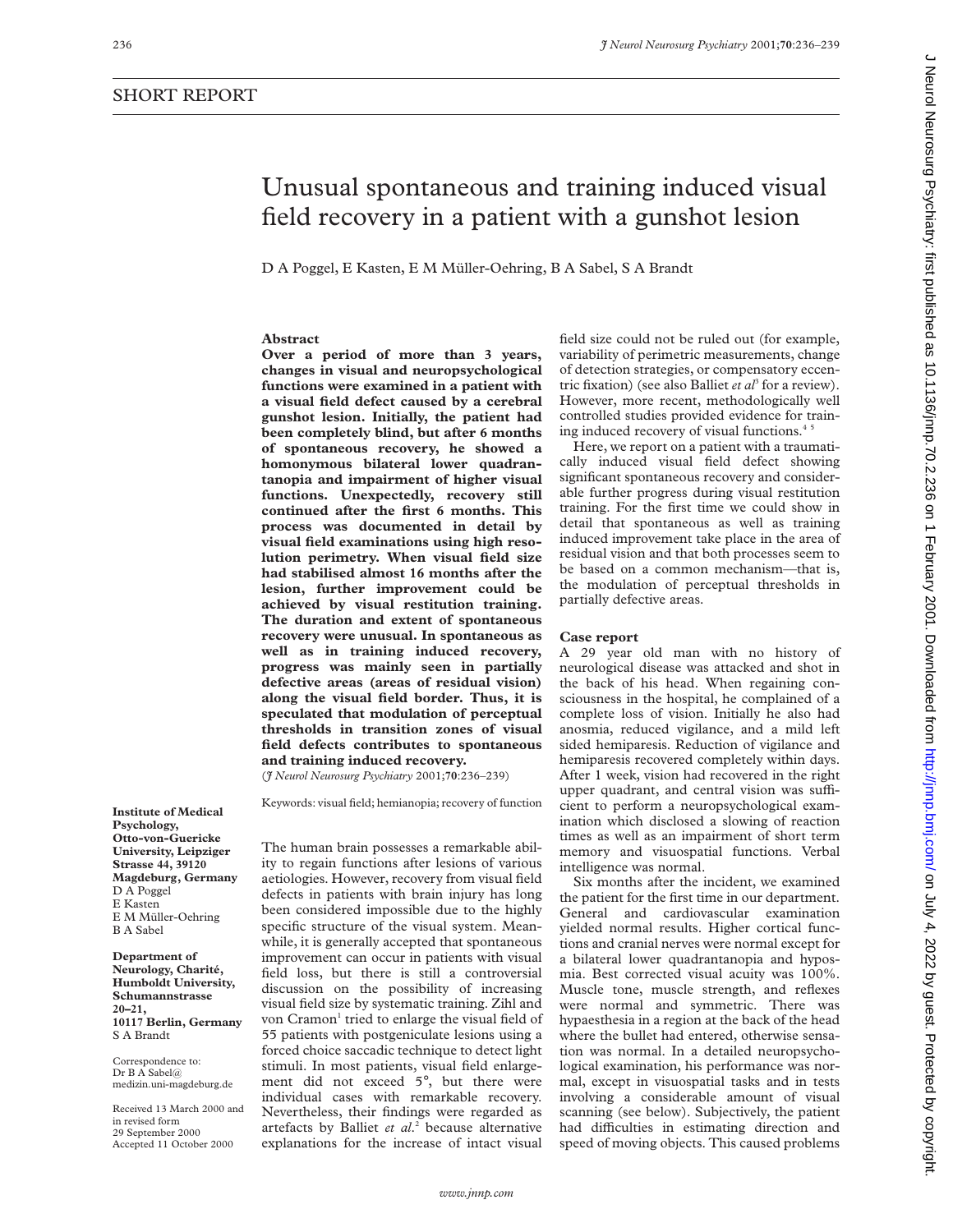

*Figure 1 Spontaneous and training induced recovery of visual field. (A) Perimetric measurements (grey=blind, white=intact); weeks 1, 3, 19, 85 (spontaneous recovery), and 163 (training induced recovery) after lesion. (B)* Measurements of lower visual field with computer based high resolution perimetry at weeks 28, 50, and 85. (C) Results<br>from the beginning of the 1st training unit (week 99), the end of the 3rd training unit (week 120), and *training-unit (week 176); five subsequent training sessions are superimposed in each picture; grey areas correspond to partially defective regions of visual field.*

riding a bicycle, pouring liquids into a glass, and walking through crowds of people.

Axial CT images (2 mm slice thickness) and coronal reconstructions showed that the bullet had entered the left occipital lobe (about 5 cm cranial and 3 cm lateral to the inion) and followed a trajectory through the interhemispheric fissure into the right temporal lobe, where the bullet is still located. A hypodense area involving the upper part of the cuneus and the caudal part of the precuneus bilaterally could be identified. The lesion extended bilaterally to the ventral part of the upper calcarine bank, but spared striate cortex in the lower calcarine bank and the occipital poles. In the right hemisphere the hypodense area extended into the posterior part of the medial temporal gyrus.

# **Methods**

Visual field recovery was found with different methods of quantitative perimetry (Allergan Humphrey 60°, Octopus 90°, Tübinger Automated Perimeter 30° and 90°; see fig 1; see also Lachenmeyer and Vivell<sup>6</sup> for description).

Additionally, we used a high resolution computer based perimetric test<sup>78</sup> for more detailed examination of the central visual field. Testing was done in a darkened room (background luminance=1.5 Lx) in front of a computer screen covering 54.8° horizontally and 42.3° vertically. White light stimuli (luminance=96 cd/m2; size=0.76°; presentation time=150 ms,

background= $26$  cd/m<sup>2</sup>) were presented in random order at 474 positions in a grid of 25×19 stimulus locations. The subject was instructed to keep his eyes on the fixation point throughout the test and to press the space bar on the computer keyboard on detection of a stimulus or of a fixation control (an isoluminant change of the fixation point's colour). Additionally, eye position was controlled by the experimenter noting the subject's fixation behaviour in a mirror. Interstimulus intervals were randomised to prevent guessing behaviour. Total duration of the visual field test was about 20 minutes. The number of hits, misses, and false positives as well as reaction times were registered by the program. Positions of correctly detected stimuli and misses were plotted as white and black squares in the stimulus grid, respectively. A variation in this perimetric procedure allowed for the testing of colour discrimination and form recognition.

For visual field enlargement, we applied computer based visual restitution training.<sup>4</sup> Here, luminous stimuli were presented at random locations in a previously defined training area on a dark computer screen, each increasing in brightness from dark grey  $(30 \text{ cd/m}^2)$  to bright white (96  $cd/m<sup>2</sup>$ ) over a period of 2000 ms. Stimulus size, fixation control, mode of response, and viewing distance were the same as in the visual field test. Training was performed at home for 1 hour daily. Treatment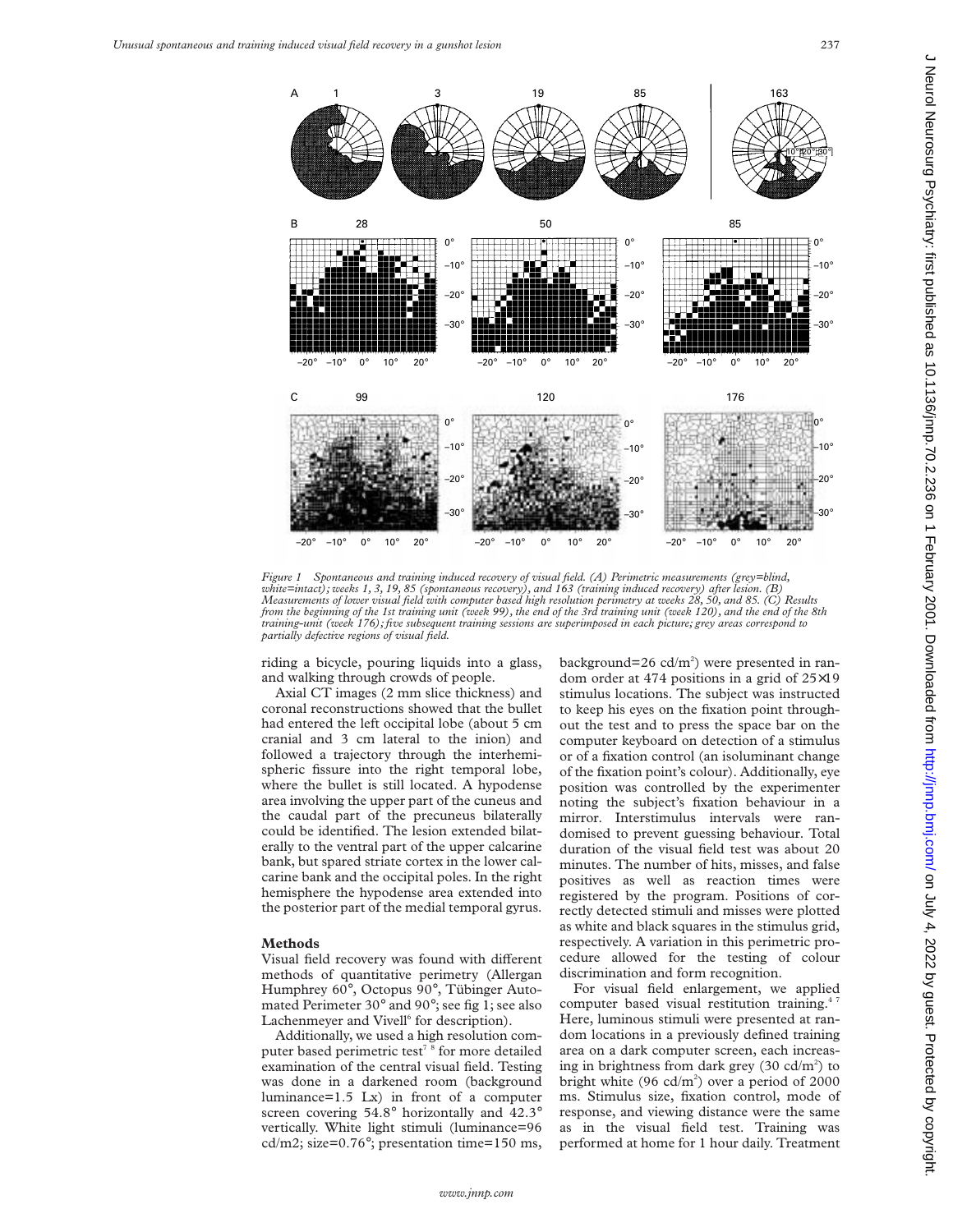

*Figure 2 Course of spontaneous and training induced recovery. Graphs show the enlargement of visual field over the complete course of spontaneous and training induced recovery. The dotted line with the open circles depicts the increase of per cent intact lower visual field as measured by high resolution perimetry (fixation point at upper edge of the screen). The dashed line with the filled circles shows changes of per cent intact area of the central visual field measured with standard perimetry. The solid line demonstrates the parallel increase of the number of detected stimuli in high resolution perimetry of the lower visual field.*

results were saved on a disk so that compliance and changes in visual field size could be followed minutely over sessions. After each training unit (56 sessions), the patient was examined with perimetric tests, training results were analysed, and the training area was adapted to changes of the visual field border.

Neuropsychological assessment was performed with several paper and pencil tests and computer based methods—for example, d2, TAP, and ZVT (attention and visual exploration), HAWIE-R and SPM (intelligence), and Benton test, SKT, and IST-70 (visuospatial functions).

### **Results**

After initial blindness, the patient reported a diffuse perception of light 5 days after the incident. Visual field size increased rapidly, starting in the upper right quadrant (fig 1). In our first examination, 6 months after the lesion, we found an incomplete bilateral lower quadrantanopia (fig 1). He showed a mild impairment of form perception, visual orientation, recognition of object size, and spatial relations. The patient showed no deficits in memory, speech, or intelligence, nor was he slowed in a simple reaction task. Moreover, we found no sign of visuospatial neglect, but selective attention in a Stroop paradigm was impaired. During the first 4 weeks, he had complex pseudohallucinations, including people and scenarios, located in the lower visual quadrants.<sup>10</sup>

Twenty eight weeks after lesion, baseline testing with computer based perimetry was begun. Unexpectedly, visual field size still increased over the next months so that restitution training was not started. During that period, we found a gain of more than 20% in perimetric tests of the lower visual field until measurements stabilised 16 months after the gunshot. This improvement was found almost exclusively in partially defective areas (transition zones) at the visual field border (fig 1). In

parallel, colour perception and form recognition recovered in the transition zone, and he subjectively perceived an improvement of visual orientation and spatial perception.

After visual field size had remained constant for more than 7 months (week 51 to 94), visual restitution training was started.

The patient showed a remarkable but variable further increase of visual field size over the next 80 weeks of training (fig 1). Again, this improvement was found almost exclusively in the transition zones of the scotoma with peripheral parts of the visual field defect recovering more and faster than central parts. Interestingly, we found a striking discrepancy between the position of the visual field border in our standard perimetric measurements versus the training related perimetric results. Obviously, our patient was able to detect light stimuli during the training program when they were presented for 2000 ms, but he could not perceive a light stimulus at the same position when it appeared only for 150 ms in the perimetric test.

We quantified recovery over time using two measures (fig 2): (1) increase of per cent intact lower visual field and (2) number of detected stimuli. Mean size of the lower intact visual field in the period of spontaneous recovery (week 1 to 51) was 27.8% (SD12.9%) —that is, 137 of 499 stimuli (SD 65.2) detected in high resolution perimetry. During that time, visual field size increased substantially from 0% to 51% intact. Between weeks 51 and 94 visual field testing yielded stable results (baseline) with an average intact lower field of 49.6% (SD1.41%)—that is, 250/499 detected stimuli (SD7.4). In the period of visual field training (weeks 94 to 176), mean visual field size increased again with occasional peak levels reaching 66% intact visual field size (330/499 stimuli). Albeit, mean size of intact visual field during training was 54.8% (SD 8.6%)—that is, 273/499 stimuli (SD42.6), which was not significantly different from baseline (weeks 51 to 94). However, during the last two measurements of the training period his visual field size had clearly improved in comparison with the baseline level. He detected luminous stimuli, in particular regions of the transition zone where he had never perceived them before.

Subjectively, the patient reported an improvement in everyday function—for example, less difficulties riding a bicycle, shaking somebody's hand, or avoiding obstacles on the ground. However, visual exploration and the perception of movements were still difficult for him, although neither a test of visual scanning nor tests of higher order visual functions (object agnosia, prosopagnosia, depth perception) showed any impairment.

### **Discussion**

The bilateral lower quadrantanopia was a result of traumatic injury of both occipital lobes and is in full agreement with earlier descriptions of visual field defects. Our research interest was focused on the time course and phenomenology of spontaneous recovery